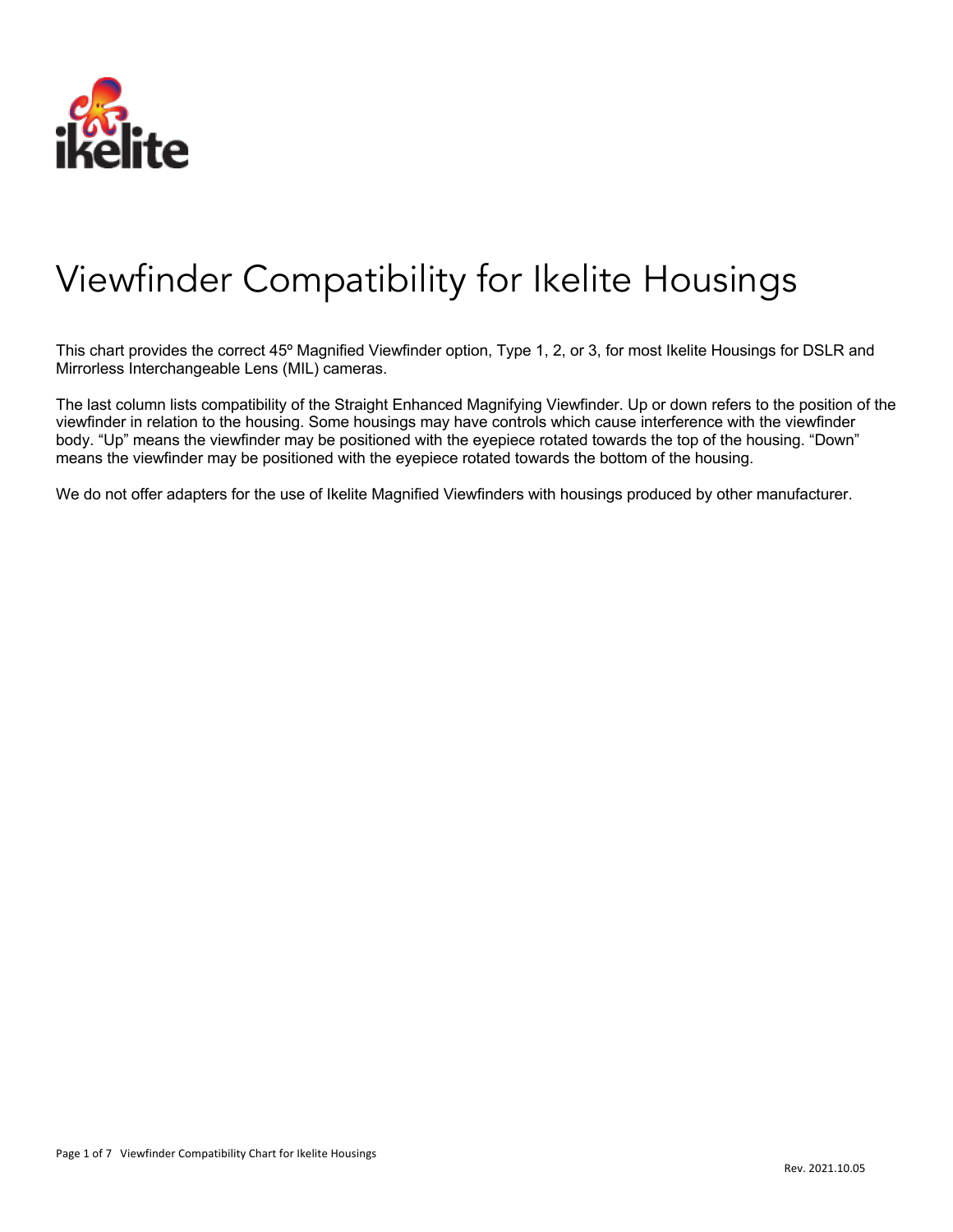## Nikon Cameras

|                                      | <b>Housing</b>           | 45° Viewfinder | <b>Straight Enhanced</b><br><b>Viewfinder Position</b> |
|--------------------------------------|--------------------------|----------------|--------------------------------------------------------|
| Nikon D100                           | 6810                     | Not confirmed  | Not confirmed                                          |
| Nikon D200                           | 6812                     | Not confirmed  | Not confirmed                                          |
| <b>Nikon D300</b>                    | 6812.3                   | Type 1 or 3    | Not confirmed                                          |
| Nikon D3000                          | 6801.30                  | Not confirmed  | Not confirmed                                          |
| <b>Nikon D300S</b>                   | 6812.31                  | Type 1 or 3    | Not confirmed                                          |
| Nikon D3100                          | 6801.31                  | Not confirmed  | Not confirmed                                          |
| Nikon D3200                          | 6801.32                  | Type 1 or 3    | Not confirmed                                          |
| Nikon D3300                          | 6801.33                  | Type 1 or 3    | Not confirmed                                          |
| Nikon D3300, D3400                   | 6801.34                  | Type 1 or 3    | Up or down                                             |
| Nikon D3500                          | 6901.35                  | Type 1 or 3    | Not confirmed                                          |
| <b>Nikon D40</b><br><b>Nikon D60</b> | 6804.1                   | Not confirmed  | Not confirmed                                          |
| <b>Nikon D50</b>                     | 6805.1                   | Not confirmed  | Not confirmed                                          |
| Nikon D500                           | 6812.5<br>71005<br>73005 | Type 1 or 3    | Up or down                                             |
| Nikon D5000                          | 6801.50                  | Type 1 or 3    | Not confirmed                                          |
| Nikon D5100                          | 6801.51                  | Type 1 or 3    | Not confirmed                                          |
| Nikon D5200                          | 6801.52                  | Type 1 or 3    | Not confirmed                                          |
| Nikon D5300                          | 6801.53                  | Type 1 or 3    | Not confirmed                                          |
| <b>Nikon D5500, D5600</b>            | 6801.55                  | Type 1 or 3    | Not confirmed                                          |
|                                      | 6901.56                  | Type 1 or 3    | Not confirmed                                          |
| <b>Nikon D600, D610</b>              | 6812.6<br>6812.61        | Type 2         | Not confirmed                                          |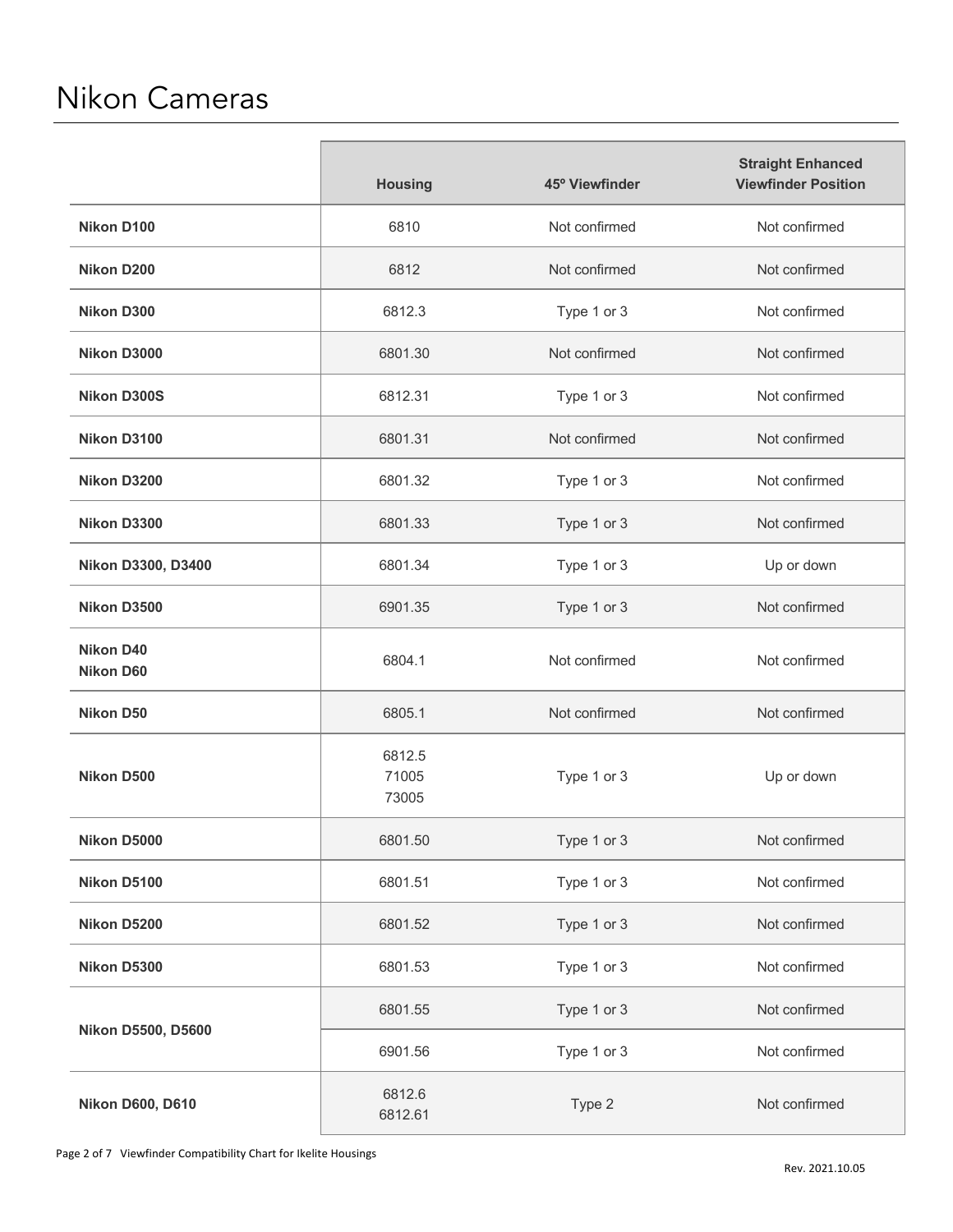|                            | <b>Housing</b>              | 45° Viewfinder | <b>Straight Enhanced</b><br><b>Viewfinder Position</b> |
|----------------------------|-----------------------------|----------------|--------------------------------------------------------|
| <b>Nikon D70</b>           | 6807<br>6807.1              | Type 2         | Not confirmed                                          |
| Nikon D700                 | 6812.7                      | Type 1 or 3    | Not confirmed                                          |
| Nikon D7000                | 6801.70                     | Type 2         | Not confirmed                                          |
| Nikon D7100, D7200         | 6801.71<br>6801.72<br>71001 | Type 2         | Up or down                                             |
| Nikon D750                 | 6812.75<br>71007            | Type 1 or 3    | Up or down                                             |
| Nikon D7500                | 71017                       | Type 2         | Up or down                                             |
| Nikon D780                 | 6891.3                      | Type 3         | Up or down                                             |
| <b>Nikon D80</b>           | 6808.1                      | Not confirmed  | Not confirmed                                          |
| <b>Nikon D800</b>          | 6812.8<br>71011             | Type 1 or 3    | Up or down                                             |
| Nikon D810                 | 6812.81<br>71009            | Type 1 or 3    | Up or down                                             |
| Nikon D850                 | 71015                       | Type 1 or 3    | Up or down                                             |
| <b>Nikon D90</b>           | 6809.1                      | Type 2         | Not confirmed                                          |
| Nikon Z5                   | 71067                       | Type 3         | Up or down                                             |
| Nikon Z6, Z6 II, Z7, Z7 II | 71063                       | Type 3         | Up or down                                             |
| Nikon Z50                  | 71065                       | Type 3         | Up or down                                             |

## Canon Cameras

|                      | <b>Housing</b> | 45° Viewfinder | <b>Straight Enhanced</b><br><b>Viewfinder Position</b> |
|----------------------|----------------|----------------|--------------------------------------------------------|
| Canon 1000D Rebel XS | 6872.10        | Not confirmed  | Not confirmed                                          |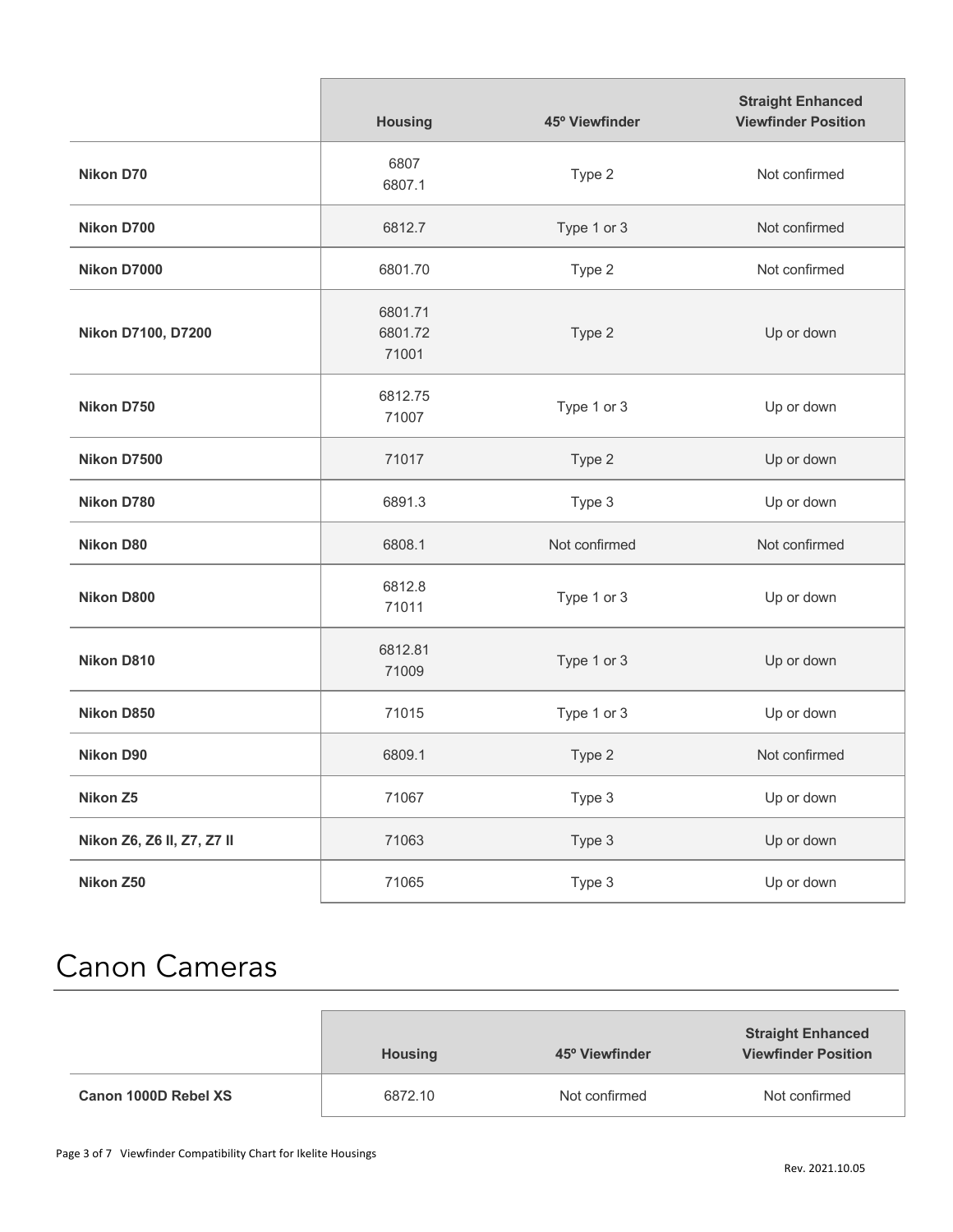|                                              | <b>Housing</b>     | 45° Viewfinder             | <b>Straight Enhanced</b><br><b>Viewfinder Position</b> |
|----------------------------------------------|--------------------|----------------------------|--------------------------------------------------------|
| <b>Canon 100D Rebel SL1</b>                  | 6970.01<br>6970.03 | Type 1 or 3                | Up or down                                             |
| <b>Canon 200D Rebel SL2</b>                  | 6970.05<br>6970.06 | Type 1 or 3                | Up or down                                             |
| Canon 250D Rebel SL3                         | 6970.08<br>6970.09 | Type 1 or 3                | Up or down                                             |
| <b>Canon 10D</b>                             | 6871.10<br>6871.11 | Type 1 or 3                | Not confirmed                                          |
| Canon 1100D Rebel T3                         | 6872.11            | Not recommended            | Not confirmed                                          |
| Canon 1200D Rebel T5                         | 6872.12            | Not recommended            | Not confirmed                                          |
| <b>Canon 20D</b>                             | 6871.20            | Type 1 or 3                | Not confirmed                                          |
| <b>Canon 300D Rebel</b>                      | 6870<br>6870.1     | Not confirmed              | Not confirmed                                          |
| Canon 30D                                    | 6871.30            | Type 1 or 3                | Not confirmed                                          |
| <b>Canon 350D Rebel XT</b>                   | 6871.35            | Not confirmed              | Not confirmed                                          |
| <b>Canon 400D Rebel XTi</b>                  | 6871.40            | Not confirmed              | Not confirmed                                          |
| <b>Canon 40D</b>                             | 6870.40            | Type 1 or 3                | Not confirmed                                          |
| Canon 40D, 50D                               | 6870.50            | Type 2                     | Not confirmed                                          |
| <b>Canon 450D Rebel XSi</b>                  | 6871.45            | Type 2<br>Limited rotation | Not confirmed                                          |
| Canon 500D Rebel T1i                         | 6871.50            | Type 2<br>Limited rotation | Not confirmed                                          |
| Canon 550D Rebel T2i                         | 6871.55            | Type 2                     | Not confirmed                                          |
| Canon 5D                                     | 6871.05            | Type 1 or 3                | Not confirmed                                          |
| <b>Canon 5D Mark II</b>                      | 6871.02<br>71700   | Type 1 or 3                | Up only                                                |
| <b>Canon 5D Mark III</b><br>Canon 5DS, 5DS R | 6871.03<br>6871.04 | Type 2                     | Down only                                              |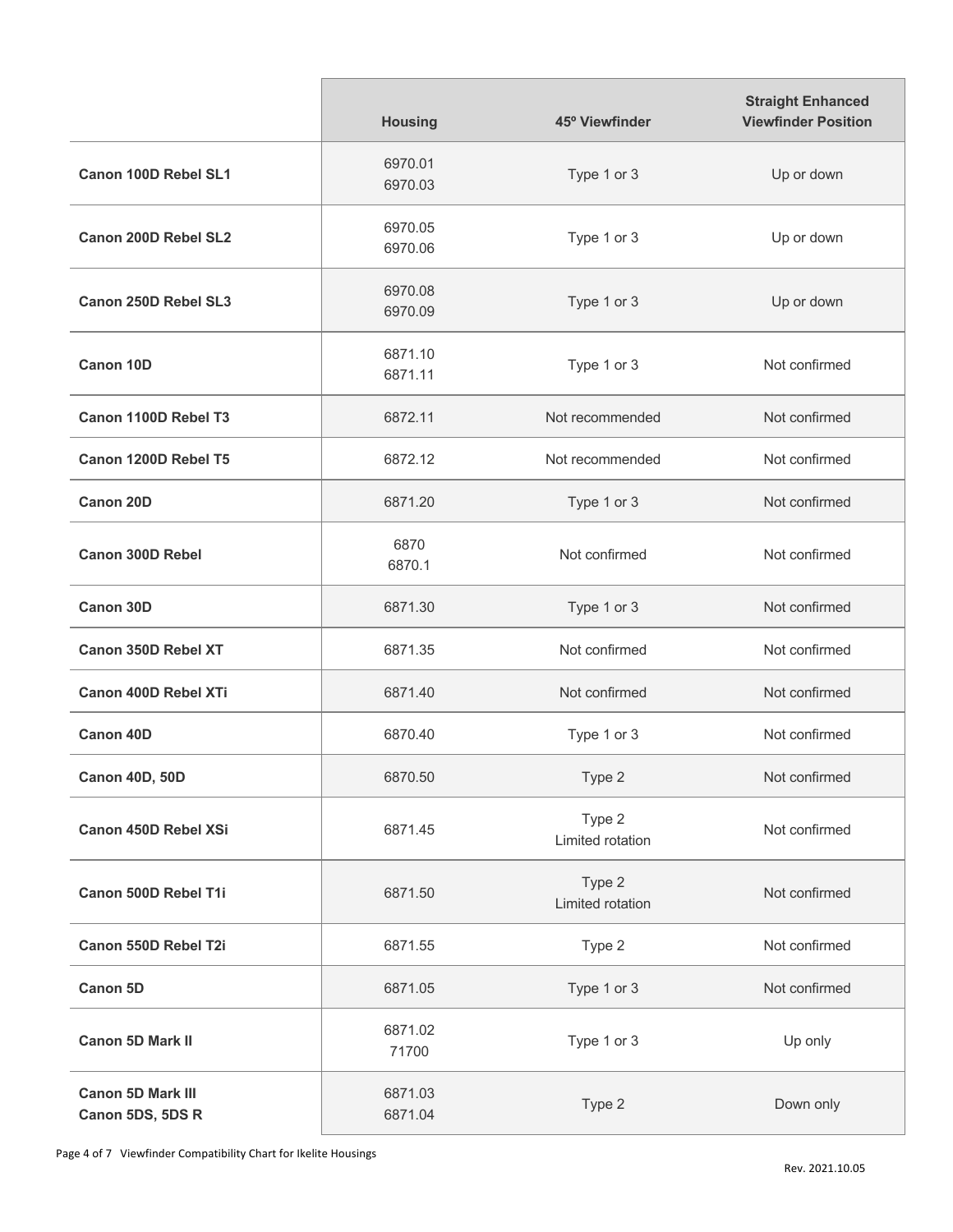|                                                | <b>Housing</b>            | 45° Viewfinder | <b>Straight Enhanced</b><br><b>Viewfinder Position</b> |
|------------------------------------------------|---------------------------|----------------|--------------------------------------------------------|
| Canon 5D Mark III, Mark IV<br>Canon 5DS, 5DS R | 6871.09<br>71702<br>73702 | Type 2         | Down only                                              |
| Canon 600D Rebel T3i                           | 6871.60                   | Type 2         | Not confirmed                                          |
| Canon 60D                                      | 6870.60                   | Type 2         | Not confirmed                                          |
| <b>Canon 650D Rebel T4i</b>                    | 6871.65                   | Type 2         | Not confirmed                                          |
| <b>Canon 6D</b>                                | 6871.06<br>71706          | Type 2         | Down only                                              |
| <b>Canon 6D Mark II</b>                        | 71720                     | Type 2         | Down only                                              |
| <b>Canon 70D</b>                               | 6870.70                   | Type 2         | Not confirmed                                          |
| Canon 700D Rebel T5i                           | 6871.65                   | Type 2         | Not confirmed                                          |
| Canon 750D Rebel T6i                           | 71718                     | Type 2         | Down only                                              |
| <b>Canon 7D</b>                                | 6871.07<br>71704          | Type 2         | Down only                                              |
| <b>Canon 7D Mark II</b>                        | 6871.08<br>71708          | Type 2         | Down only                                              |
| <b>Canon 80D</b>                               | 6870.80<br>71710          | Type 2         | Down only                                              |
| Canon 850D Rebel T8i                           | 71728                     | Type 2         | Not confirmed                                          |
| Canon 90D                                      | 71726                     | Type 2         | Up or down                                             |
| <b>Canon M5</b>                                | 6973.05                   | Type 1 or 3    | Up or down                                             |
| <b>Canon R</b>                                 | 71760                     | Type 3         | Up or down                                             |
| <b>Canon R5</b>                                | 71764                     | Type 3         | Up or down                                             |
| <b>Canon R6</b>                                | 71766                     | Type 3         | Up or down                                             |
| <b>Canon RP</b>                                | 71762                     | Type 3         | Up or down                                             |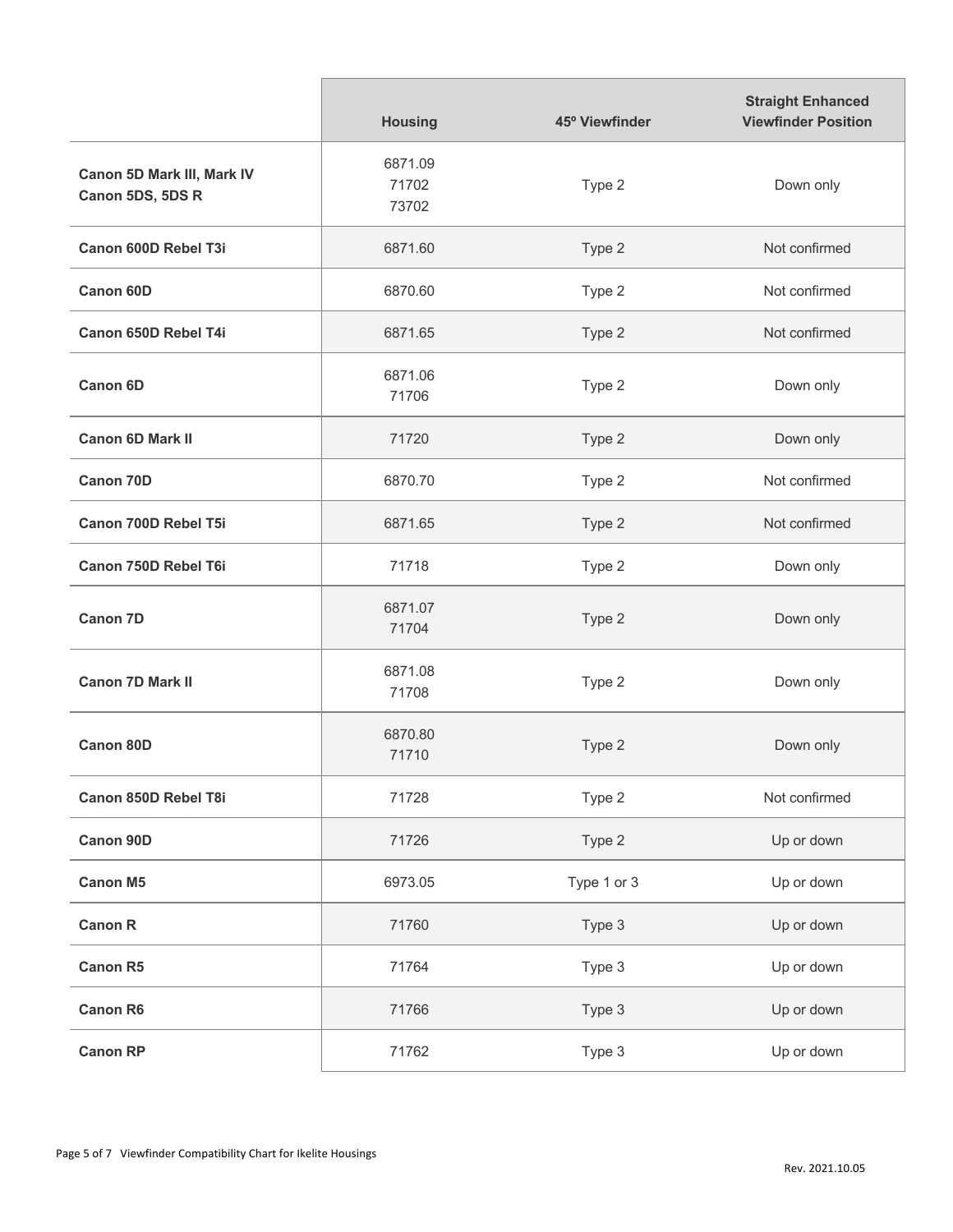|                                              | <b>Housing</b>   | 45° Viewfinder | <b>Straight Enhanced</b><br><b>Viewfinder Position</b> |
|----------------------------------------------|------------------|----------------|--------------------------------------------------------|
| <b>Olympus E-1</b>                           | 6851             | Not confirmed  | Not confirmed                                          |
| <b>Olympus E-3</b>                           | 6851.3           | Not confirmed  | Not confirmed                                          |
| <b>Olympus E-30</b>                          | 6852.30          | Not confirmed  | Not confirmed                                          |
| <b>Olympus E-300</b>                         | 6853             | Not confirmed  | Not confirmed                                          |
| <b>Olympus E-330</b>                         | 6853.30          | Not confirmed  | Not confirmed                                          |
| <b>Olympus E-410</b><br><b>Olympus E-420</b> | 6854.10          | Type 2         | Not confirmed                                          |
| <b>Olympus E-500</b>                         | 6855             | Not confirmed  | Not confirmed                                          |
| <b>Olympus E-510</b><br><b>Olympus E-520</b> | 6856.20          | Not confirmed  | Not confirmed                                          |
| <b>Olympus OM-D E-M1 II</b>                  | 6952.02<br>69532 | Type 1 or 3    | Up or down                                             |
| <b>Olympus OM-D E-M1 III</b>                 | 6952.03          | Type 1 or 3    | Up or down                                             |
| <b>Olympus OM-D E-M5</b>                     | 6950.51          | Type 2         | Not confirmed                                          |
| <b>Olympus OM-D E-M5 II</b>                  | 6950.52          | Type 1 or 3    | Not confirmed                                          |
| <b>Olympus OM-D E-M10</b>                    | 6950.10          | Type 1 or 3    | Not confirmed                                          |
| Olympus OM-D E-M10 II                        | 6950.12          | Type 1 or 3    | Up or down                                             |
| <b>Olympus OM-D E-M10 III</b>                | 69531            | Type 1 or 3    | Up or down                                             |
| <b>Panasonic G9</b>                          | 71307            | Type 1 or 3    | Up or down                                             |
| <b>Panasonic G85</b><br>Panasonic G80        | 6961.08          | Type 1 or 3    | Up or down                                             |